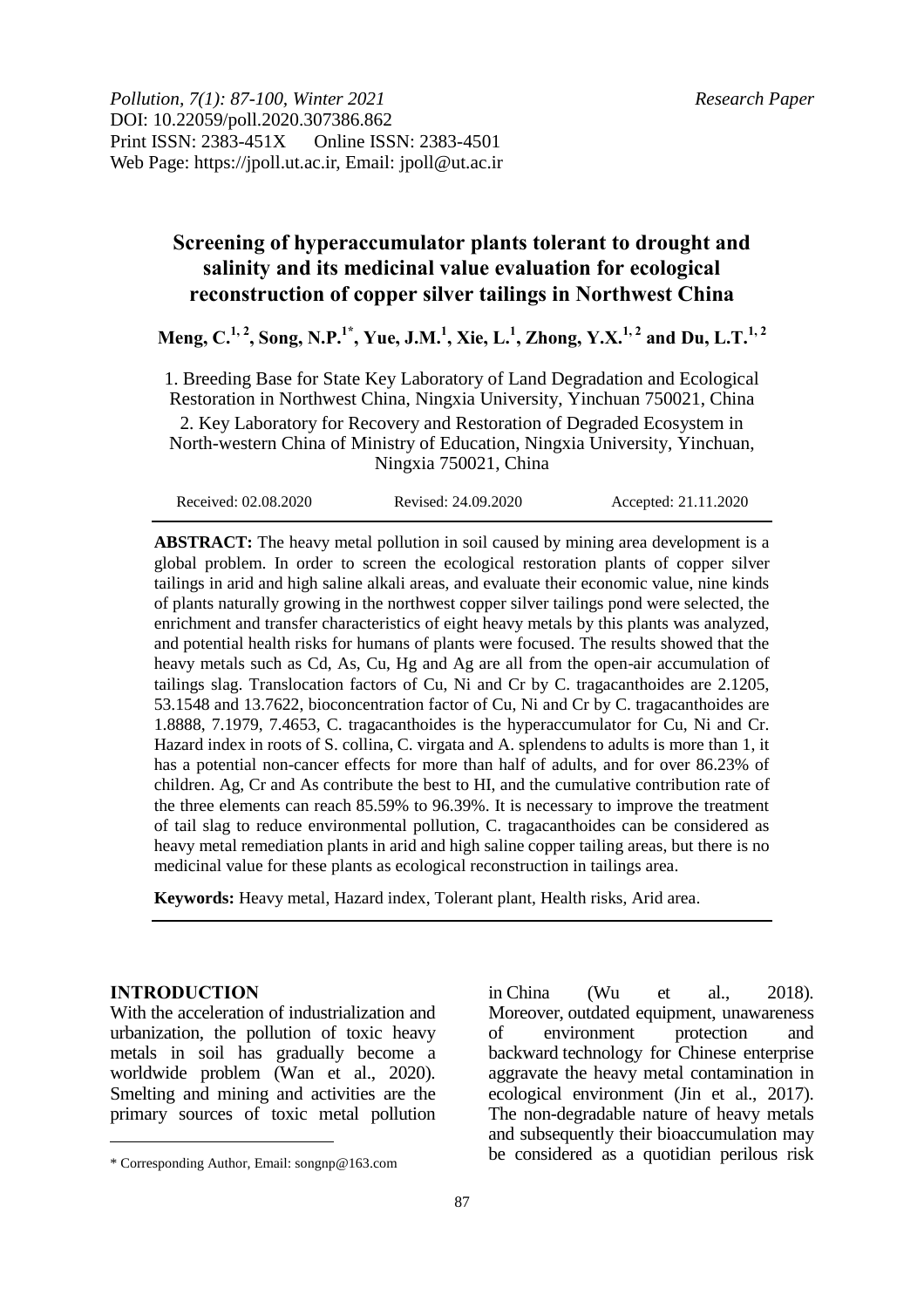(Eghbal et al., 2019). At present, the main methods to control heavy metal pollution include physical remediation, chemical remediation, biological remediation and joint remediation (Song et al., 2017). Phytoremediation is a green and relatively new technology, which is considered to be an economic, environmental protection and high public awareness technology. It has the advantages of low cost. convenient advantages of low cost, convenient application, small environmental disturbance and large-scale use (Płociniczak et al., 2019; Salam et al., 2016; Tauqeer et al., 2016). In recent years, researchers found a variety of plants with good tolerance to heavy metals (Sultana et al., 2020), and have screened out a variety of heavy metal hyperaccumulators. For example, the plants of Glochidion cf. Sericeum have the ability to accumulate Ni, while the plants of Jingtian have the ability to accumulate Cd (Van et al., 2018; Wu et al., 2013), Pteris vittata can enrich As (Lampis et al., 2015). However, at present, the hyperconcentration plants are affected by the biological factors such as temperature, radiation, water, species structure, and falling products in the growing area, greatly affected the remediation efficiency. Because of the special ecological environment in the arid area of Northwest China, it is difficult to survive the heavy metal restoration plants in the past; it is the basis of Phytoremediation in this area to select the enrichment plants from the native plant species that are resistant to drought and high salinity.

In the past, the effect evaluation of phytoremediation of heavy metal contaminated soil was only limited to the effectiveness and timeliness of remediation, but did not consider the economic benefits. Most drought tolerant and salt tolerant plants in arid areas of Northwest China can be used as feed for livestock and even as Chinese herbal medicine, the collection of traditional Chinese medicine has not been regulated. The adsorption and accumulation of heavy metals in soil by medicinal plants will pose a potential threat to human health through the action of food chain (Gan et al., 2019; Wan et al., 2020; Singh et al., 2016; Afton et al., 2009; Gan et al., 2019; Wang et al., 2010), if

heavy metals such as Cd, Ni, As, Ag, Hg enter the human body through the food chain to form excessive accumulation, it will cause non-carcinogenic health risks (Hu et al., 2017; Liang et al., 2017). At the same time of the selection of restoration plants, it is necessary to evaluate the human health risk assessment of the accumulation of heavy metals in the edible parts of medicinal plants, so as to judge the human health risk caused by restoration plants and evaluated the medicinal value of restoration plants. The purpose of this study includes: (1) to analyze the characteristics of heavy metals accumulation of drought and salt tolerant plants growing naturally on the copper silver tailings pond in Northwest China, and to screen the heavy metals remediation plants suitable for the saline alkali land in the arid areas; (2) to evaluate the health risks based on the characteristics of heavy metals accumulation in the edible parts of common plants in the northwest arid areas, determine the medicinal value of restoration plants. The purpose of this study is to provide technical reference for heavy metal remediation of tailings in this area in the future, and to provide scientific basis for the evaluation of medicinal value of restoration plants.

## **MATERIALS & METHODS**

The study area is located in the YaoXianZi copper and silver mine in the south of Zhongwei City, Ningxia Hui Autonomous Region, Northwest China, less than 10km away from Zhongwei City, with geographic coordinates of N37 ° 23 ′ 39.45 ″, E105 ° 10 ′ 32.8 ″. The average annual precipitation in this area is 170mm, the rainfall is concentrated in July August, occasional rainstorm; the soil belongs to coarse bone light gray calcium soil, aeolian sand soil, the soil layer is loose and easy to peel off; the terrain belongs to the Helan Mountain vein, with strong wind erosion at the pass. The vegetation is mainly small shrubs and herbaceous vegetation, and common plants include Artemisia scoparia, Caragana roborovskyi, Stipa capillata, Salsola collina, Chloris virgata, Convolvulus tragacanthoides, Reaumuria soongorica,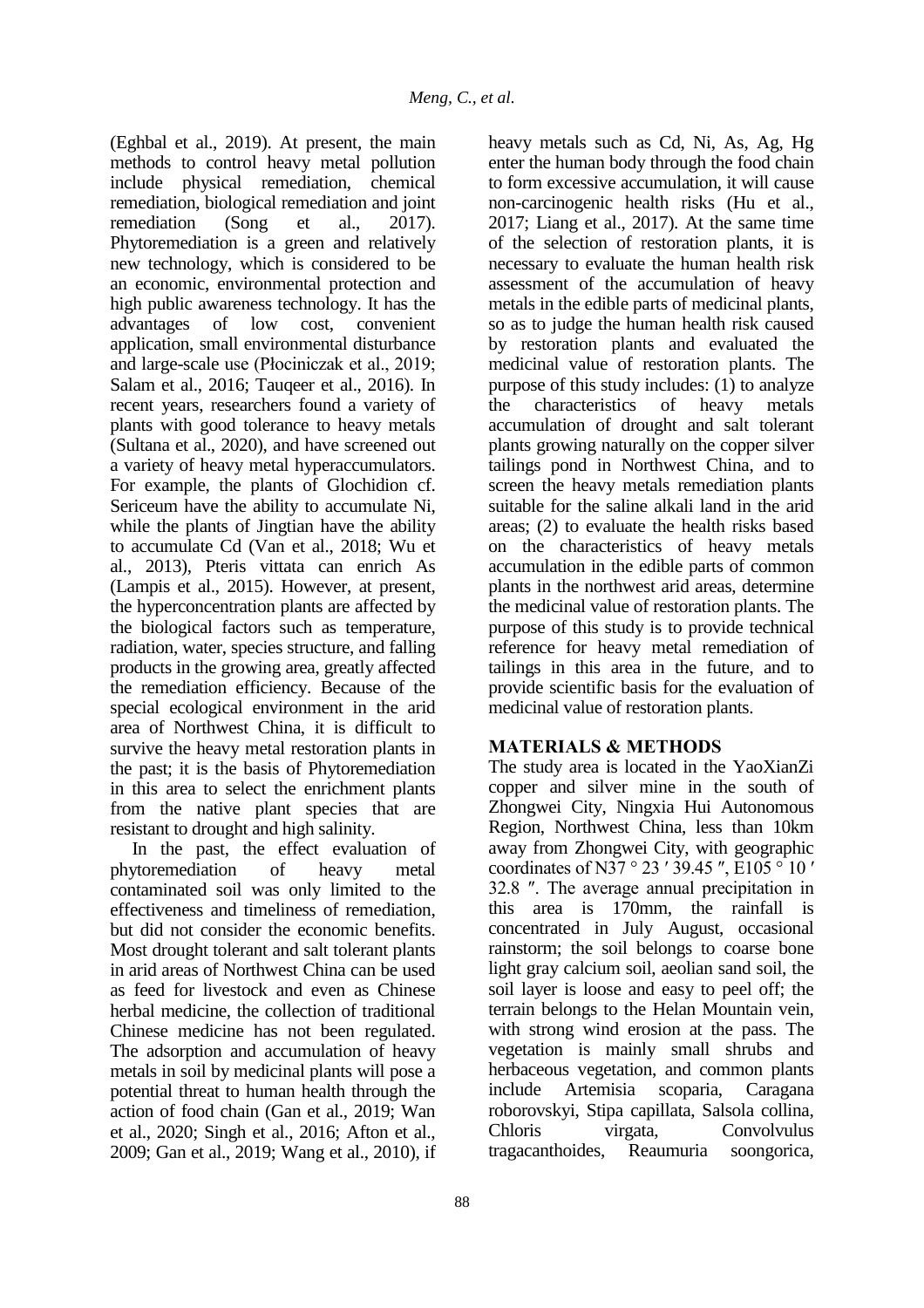Salsola passerina, Achnatherum splendens. Artemisia scoparia has high nutritional value, can extract aromatic oil, and can be used as traditional Chinese medicine (Anik et al., 2020); Salsola collina, Chloris virgata, Reaumuria soongorica, Salsola passerina and Achnatherum splendens can be used as traditional Chinese medicine (Zhao et al., 2020); Caragana roborovskyi, Stipa capillata, Convolvulus tragacanthoides have low medicinal value.

After tailings accumulation, Artemisia scoparia, Caragana roborovskyi, Stipa capillata, Salsola collina, Chloris virgata, Convolvulus tragacanthoides, Reaumuria soongorica, Salsola passerina and Achnatherum splendens were selected from three soil slopes (Fig.1), all selected

plants grow naturally in the tailings pond. The geographical coordinates of the three slopes are 37.39476389 N, 105.1751222 E, 37.39476389 N, 105.1757083 E and 37.39458667 N, 105.1762167 E. The three tailings accumulation slopes are all accumulated at the same time, so all plants grow on the tailings at the same time. Nine species of plants were sampled from three slopes, and one plant was taken from each slope. There were three replicates for each plant. The whole plant was sampled and taken back to the laboratory to decompose into the aboveground and underground parts of the plant, and the rhizosphere soil was sampled. The basic physical and chemical properties of slope soil were measured (Tab.1).



**Fig. 1. Schematic diagram of study area (farmland, grazing area and tailings area) and sampling point**

| <b>Total phosphorus</b> | Available phosphorus | Hydrolyzable nitrogen | Available potassium | рH            |
|-------------------------|----------------------|-----------------------|---------------------|---------------|
| (g/kg)                  | (mg/kg)              | (mg/kg)               | (mg/kg)             |               |
| $0.07+0.02$             | 12.35+0.91           | $1.97 + 1.67$         | $25.47 + 2.57$      | $8.41 + 0.05$ |

**Table 1. The basic physical and chemical properties of slope soil**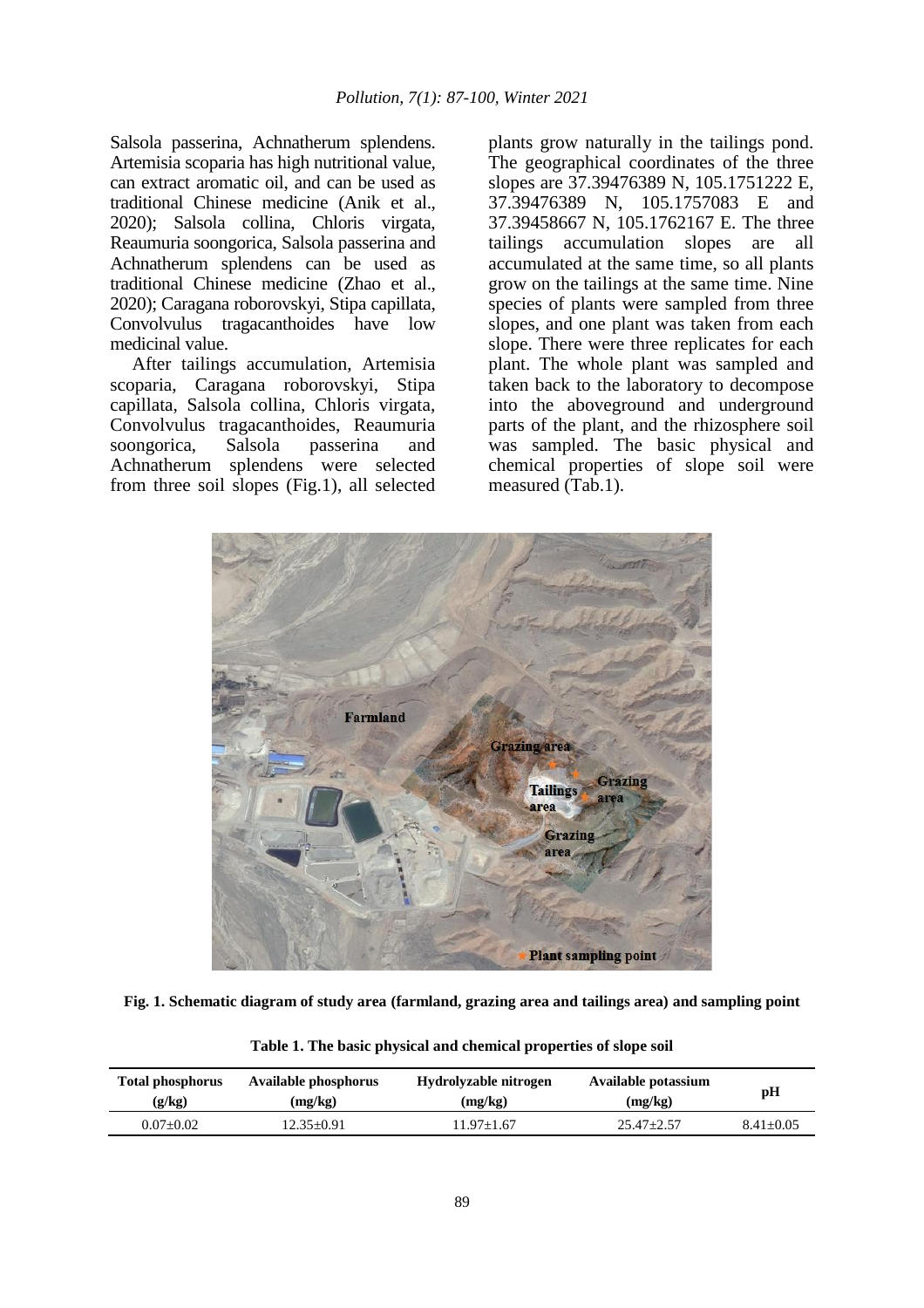Wash the plant samples with tap water, remove the soil and dirt adhering to the plant samples, wash them with deionized water, and then dry them in a drying oven at 60 ℃ to constant weight and grind them for standby. After air drying and grinding, the soil samples were screened for 100 mesh, then digested by HNO3-HClO4 method, and digested by aqua regia perchloric acid method. Determination of Cd, As, Cu, Cr, Ni, Pb, Hg, Ag in digested soil and plant samples by ICP-MS.

The translocation factor (TF) and bioconcentration factor (BCF) are used to evaluate the capacity of tolerate and accumulate heavy metals by different plants (Rafati et al., 2011).

The translocation factor (TF) of the heavy metals in plant was calculated using Eq.  $(1)$ :

$$
TF = \frac{C_{\text{above}}}{C_{\text{underground}}}
$$
 (1)

where Cabove is concentration of heavy metals in plant aboveground part (mg/kg) while Cunderground refers to the concentration of heavy metals in plant root samples (mg/kg).

The bioconcentration factor (BCF) of the heavy metals in plant was calculated using Eq.  $(2)$ :

$$
BCF = \frac{C_{\text{underground}}}{C_{\text{soil}}} \tag{2}
$$

where Csoil is concentration of heavy metals in rhizosphere soil (mg/kg).

Source analysis of heavy metals in rhizosphere soil by principal component analysis. Human health risk assessment (HHRA) consists of four steps: risk identification, exposure assessment, dose / response assessment and risk characterization (National Research, 1983). HHRA is considered to characterize the potential adverse health effects of people due to exposure to contaminated environmental matrices (USEPA, 1997). The formulas used to obtain human health risk are as follows:

$$
EXP = \frac{CW * IR * EF * ED}{BW * AT}
$$
 (3)

where EXP is daily exposure while Cw refers to the concentration of heavy metals in plant samples (mg/kg). IR refers to the ingestion rate, there is no fixed standard for the dosage of traditional Chinese medicine corresponding to each disease, so it is assumed that the IR of all plants is 0.005 Kg/day. ED is Exposure Duration of traditional Chinese medicine, since ESPA has no this parameter, this study assumes that  $ED = 1$  year. The description and values for other parameters are provided in Table 2.

The non-carcinogenic risk was estimated using the Eq. (4) (Papadakis et al., 2015).

$$
THQ = \frac{EXP}{RfD} \tag{4}
$$

where THQ is Hazard quotient while RfD is the reference dose for metals, which is based on, USA Risk-based concentration table (USEPA, 1992, 2011).It is defined as a numerical estimate of daily exposure to the human population, that is not likely to cause harmful effects during a lifetime. THQ estimates values above  $> 1$  means that there is a potential for noncarcinogenic risk (Can et al., 2020), while THQ estimates  $<$  1 shows that no potential for non-carcinogenic risk (Kavcar et al., 2009a; Al-Saleh and Abduljabbar, 2017).

Comprehensive evaluation of the health risk of various heavy metals to human body by Eq.  $(5)$ .

$$
HI = \sum THQ = THQ_1 + THQ_2 + \dots + THQ_n \tag{5}
$$

where HI refers to Hazard index.

Monte Carlo simulation was used to assess the risk of different plant intake in children and adults.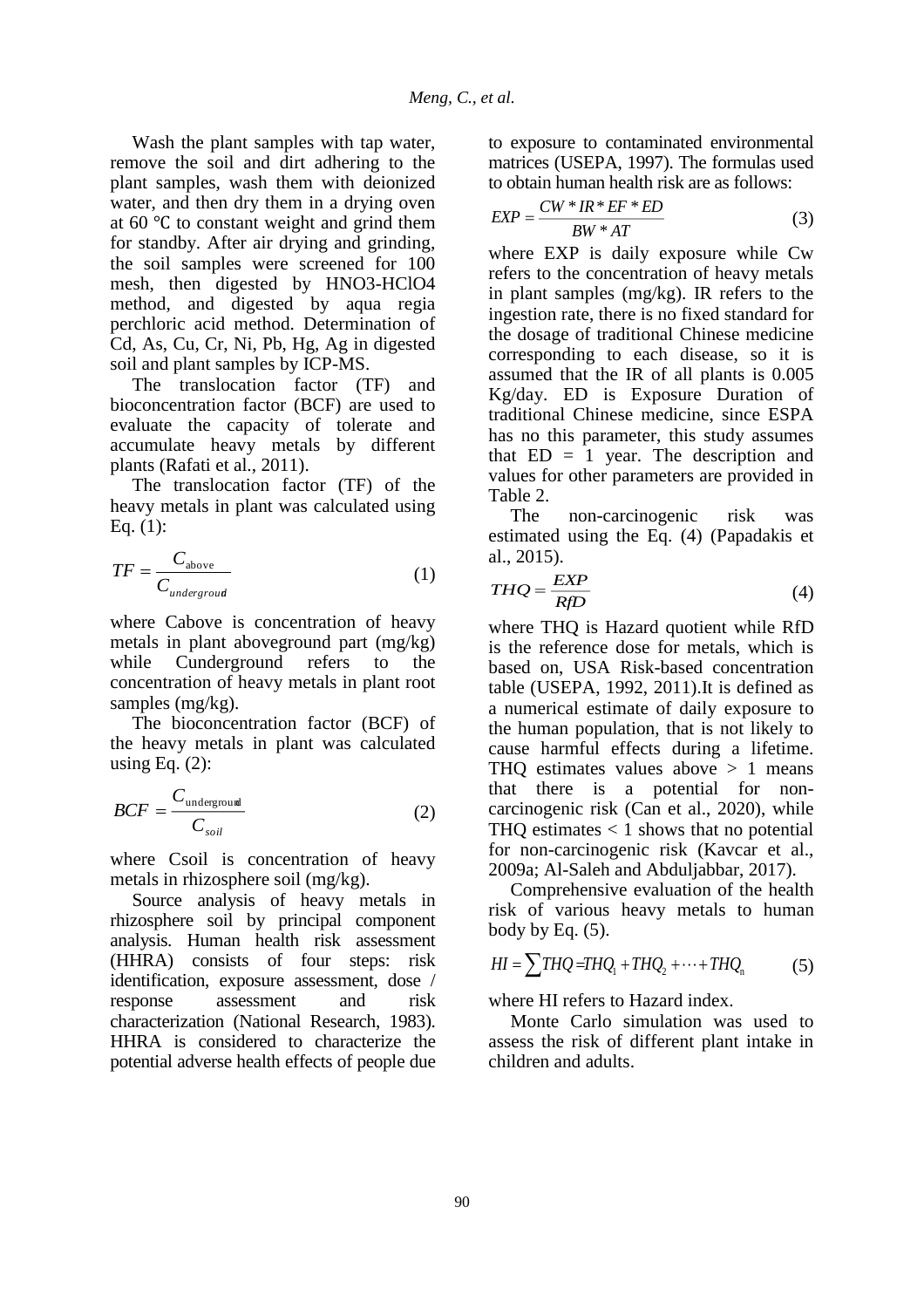| <b>Parameters</b>             | Unit  | <b>Distribution</b> | Mean  | $RfD(mg \cdot kg \cdot 1 \cdot d \cdot 1)$ | <b>References</b>               |  |  |
|-------------------------------|-------|---------------------|-------|--------------------------------------------|---------------------------------|--|--|
| Cd                            |       | Fixed               |       | 0.001                                      |                                 |  |  |
| As                            |       | Fixed               |       | 0.0003                                     |                                 |  |  |
| Cu                            |       | Fixed               |       | 0.04                                       |                                 |  |  |
| Cr                            |       | Fixed               |       | 0.005                                      |                                 |  |  |
| Ni                            |       | Fixed               |       | 0.02                                       | <b>USEPA(2011)</b>              |  |  |
| Pb                            |       | Fixed               |       | 0.0035                                     |                                 |  |  |
| Hg                            |       | Fixed               |       | 0.0003                                     |                                 |  |  |
| Ag                            |       | Fixed               |       | 0.005                                      |                                 |  |  |
| <b>Exposure Duration (ED)</b> | Yr.   | Log                 | 1     |                                            |                                 |  |  |
| Average Life Span (AT) a      | D     | Log                 | 8760  |                                            | <b>USDoE(2011)</b>              |  |  |
| Average Life Span (AT) c      | D     | Fixed               | 2190  |                                            |                                 |  |  |
| Body Weight (BW) a            | Kg    | Log                 | 76.71 |                                            |                                 |  |  |
| Body Weight (BW) c            | Kg    | Tri                 | 6.5   |                                            | Binkowitz and Wartenberg (2001) |  |  |
| Exposure Frequency (EF)       | d/yr. | Tri                 | 180   |                                            | <b>USEPA(1992)</b>              |  |  |

**Table 2. Parameters (RfD of different heavy metals, Exposure Duration, Average Life Span, Body Weight and Exposure Frequency) used for the estimation of risk for heavy metals**

One-way analysis of variance(ANOVA) and Fisher's protected least significant difference (LSD) tests were used to evaluate significance using SPSS 22.0 software, at the  $p = 0.05$  level of confidence. All data are the means  $\pm$  SD.

Quality control and quality assurance are included in the analysis to verify the accuracy of the data (Kabir et al., 2017). In the whole determination process, the reagent blank, standard addition recovery and parallel sample determination are controlled to ensure the accuracy and reliability of sample determination. The order of determination is: blank (deionized water, sample probe and graphite tube for contamination), standard curve determination, reagent blank (test whether the reagent and container used are contaminated, make parallel samples), standard addition recovery rate, blank and actual sample analysis. Average percent recoveries ranged between 80% and 105% for all the heavy metals.

#### **RESULTS AND DISCUSSION**

The content of heavy metals in different parts and plants were showed in Fig.2. Compared with different plants and different parts, there was no significant difference in Cd and Hg contents. For this plants in different part, the As contents were in the order of soils  $>$  roots  $>$  aerial part, and for different plants, the As contents were all showed the following order: Achnatherum splendens > Stipa capillat > Salsola passerina > other plants.

Compared with different plants and different parts, the Cu contents were in the order of soils>roots > aerial part, and Cu content in Stipa capillat is significantly higher than other plants. Cr and Ni contents in different plants were showed the following order: Stipa capillat > Chloris virgata > Artemisia scoparia > Salsola collina > other plants, and showed that roots  $>$  aerial part  $>$  soils. For different plants, the Pb contents were all showed the following order: Caragana roborovskyi > Achnatherum splendens > Stipa capillata > other plants, for different parts, the Pb contents were in the order of soils > roots > aerial part in Artemisia scoparia, Stipa capillata, Salsola collina, Salsola passerina and Achnatherum splendens, but it shows soils > aerial part > roots in Caragana roborovskyi, Chloris virgata, Convolvulus tragacanthoide and Reaumuria soongorica. Compared with different parts, the Ag contents were in the order of soils>roots > aerial part, only in Stipa capillata, shows that roots > soils, for different plants, the Ag contents were in order of Achnatherum splendens > Stipa capillata > Chloris virgata > other plants. Compared with other heavy metals, the concentration of Ni and Cr in plants in arid area is higher.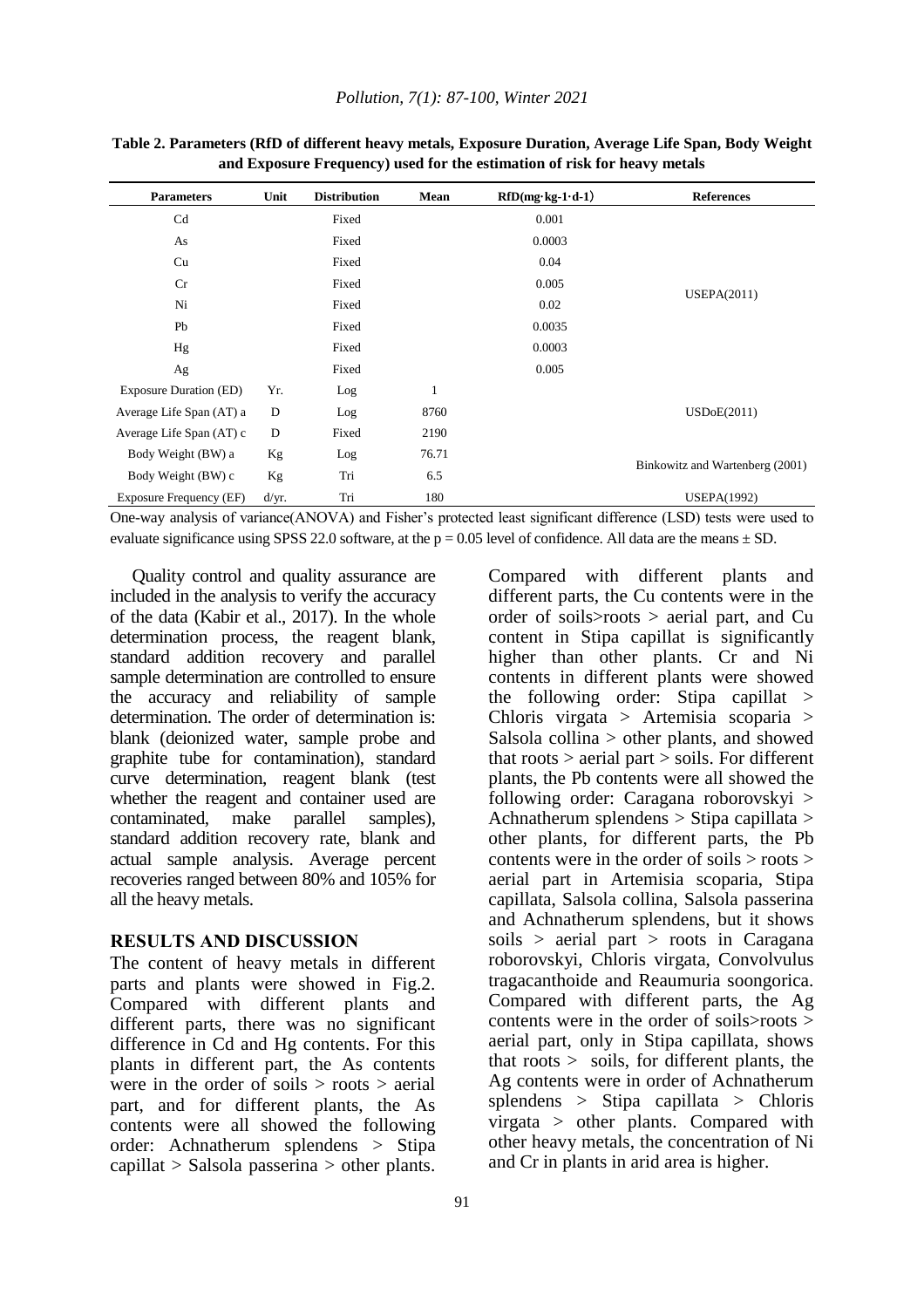*Meng, C., et al.*



**Fig. 2. Enrichment characteristics of heavy metals (Cd, As, Cu, Cr, Ni, Pb, Hg, Ag) in different parts (root, aerial part and rhizosphere soil) of all plants (Artemisia scoparia, Caragana roborovskyi, Stipa capillata, Salsola collina, Chloris virgata, Convolvulus tragacanthoides, Reaumuria soongorica, Salsola passerina, Achnatherum splendens)**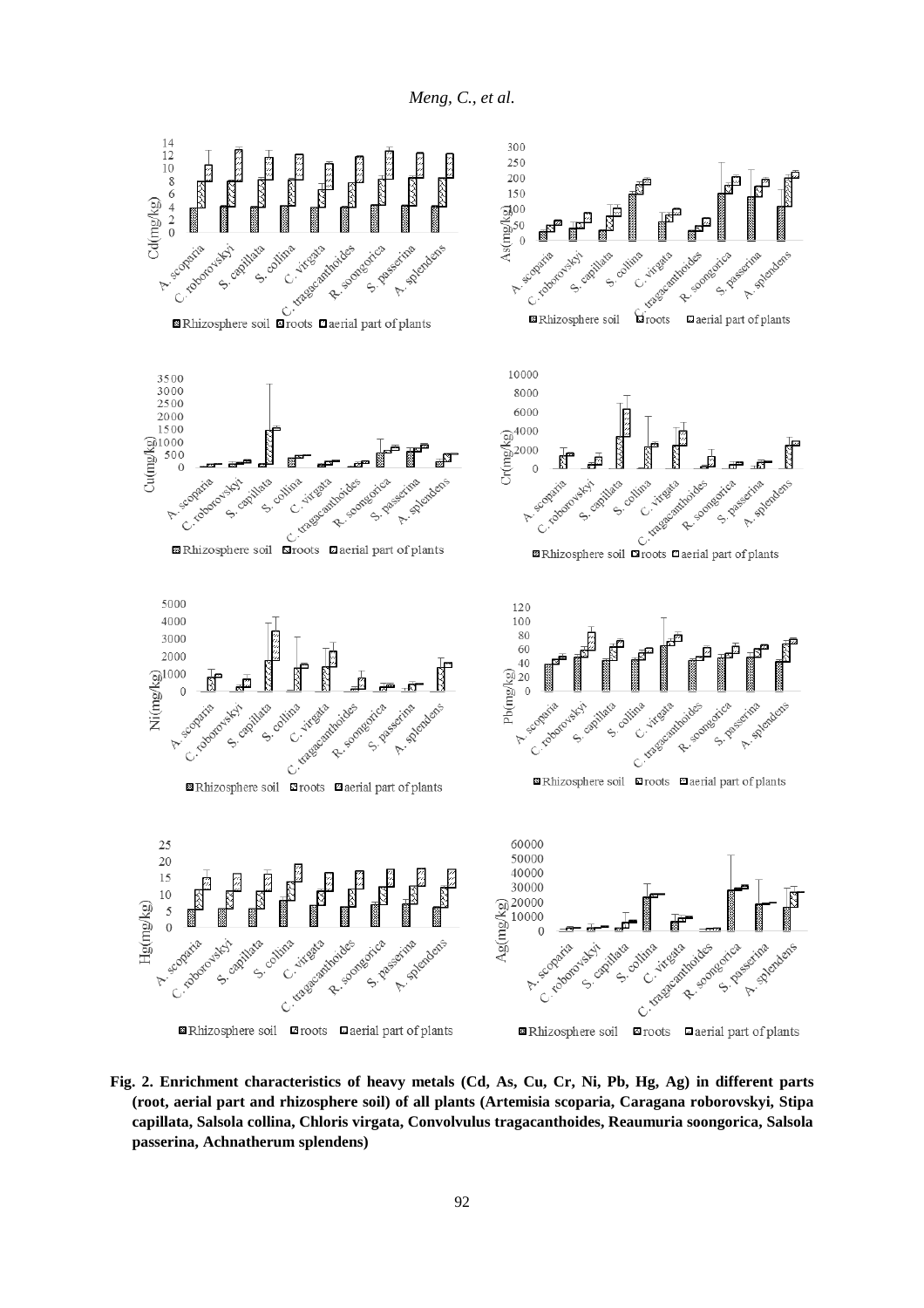Translocation factors (TF) refers to the amount of heavy metal in the aboveground part of plant to the amount of heavy metal in the underground part (root) of plant, which can be used to reflect the ability of heavy metals in plants to transfer from underground part (root) to aboveground parts (Jiang et al., 2019; Liu et al., 2015). The larger the TF, the stronger the tolerance of plants to the heavy metal (Stoltz et al., 2002). Bioconcentration factor (BCF) reflects the adsorption capacity of plants for heavy metals. Generally, the larger the BCF is, the stronger the adsorption capacity and the higher the heavy metal concentration of plants would be (Xineg et al., 2008; Sun et al., 2005; Wang et al., 2011).  $TF > 1$  and BCF>1 were considered as two critical standards for the selection of hyperaccumulators (Liu et al., 2011). The TF and

BCF of heavy metals in plants-soils system were showed in Tab.3, which indicated that the C. tragacanthoides is the hyperaccumulator for Cu, Ni and Cr, C. roborovskyi, S. capillata, C. virgata and R. soongorica were the hyperaccumulators for Cr and Ni. Meanwhile, C. roborovskyi, C. virgata, C. tragacanthoides and R. soongorica had higher  $(>1)$  TFs for Cd, As, Pb, Hg, and Ag, but had lower  $(<1)$  BCFs, which indicated that the adsorption capacity of these plants to the above heavy metals is weak, but the migration capacity is strong. A. Scoparia and S. capillata had higher( $>1$ ) BCFs for Cd, As, Cu, Hg and Ag, but had lower  $(<1)$  BCFs, which indicated that the ability of these plants to transport heavy metals is weak, but the ability of their roots to absorb these heavy metals is strong.

**Table 3. Bioconcentration and translocation factors of heavy metals between the different plants (Artemisia scoparia, Salsola collina, Chloris virgata, Reaumuria soongorica, Salsola passerina, Achnatherum splendens)**

|             |                                                | C <sub>d</sub>    | As                                      | Cu                            | $_{\rm Cr}$         | Ni                    | Pb                  | Hg                  | Αg                  |
|-------------|------------------------------------------------|-------------------|-----------------------------------------|-------------------------------|---------------------|-----------------------|---------------------|---------------------|---------------------|
| <b>TFs</b>  | A. scoparia                                    |                   | $0.6116 \pm 0.55740.7695 \pm 0.1274$    | $0.4031 + 0.2219$             | $0.3171 + 0.1631$   | $0.302 \pm 0.1556$    | $0.5535 \pm 0.3936$ | $0.6269 + 0.3422$   | $0.2756 \pm 0.2064$ |
|             | C. roborovskyi                                 |                   | 1.2453±0.0605 1.6003±0.132              | 1.9638±0.9742                 | 2.5276±1.4573       | 7.7305±9.3828         | $2.8624 \pm 0.7229$ | $1.0299 \pm 0.0106$ | 3.3783±0.7719       |
|             | S. capillata                                   |                   | $0.8300 \pm 0.18130.6801 \pm 0.2843$    | $0.2974 \pm 0.236$            | 1.389±1.4937        | $16.5241 \pm 27.6868$ | $0.4868 \pm 0.1135$ | $0.9451 \pm 0.1307$ | $0.5195 \pm 0.4425$ |
|             | S. collina                                     |                   | $0.9859 \pm 0.0275$ 0.6266 $\pm 0.2578$ | $0.3933 \pm 0.105$            | $0.3512 + 0.2257$   | $0.3646 \pm 0.2298$   | $0.6559 + 0.2338$   | $0.9482 + 0.0223$   | $0.2883 + 0.2391$   |
|             | C. virgata                                     |                   | 1.5835±0.4627 1.1395±0.3337             | $0.7719 + 0.2452$             | $3.8031 \pm 5.6583$ | $3.7792 \pm 5.6154$   | $1.8699 \pm 0.6307$ | $1.2654 \pm 0.143$  | $0.6525 \pm 0.3788$ |
|             | C. tragacanthoides 1.0817±0.0023 1.6871±0.2067 |                   |                                         | $2.1205 \pm 2.0174$           | 13.7622±17.4096     | 53.1548±73.088        | 2.3358±0.5705       | $1.0107 \pm 0.0192$ | $5.1645 \pm 2.0725$ |
|             | R. soongorica                                  |                   | 1.0046±0.1973 1.5274±0.9911             | 2.7346±2.4464                 | 10.9019±11.9863     | 12.4598±14.2695       | $2.4309 \pm 0.2061$ | $0.9649 \pm 0.0852$ | $3.1269 \pm 3.3558$ |
|             | S. passerina                                   |                   | 0.9395±0.0177 0.7658±0.2384             | $0.9384 + 0.0887$             | $0.0893 \pm 0.0224$ | $0.0343 + 0.0193$     | $0.6296 \pm 0.0559$ | $0.9863 + 0.0319$   | $0.8502 \pm 0.661$  |
|             | A. splendens                                   |                   | 0.8726±0.0389 0.2553±0.0689             | $0.2500 + 0.1212$             | $0.612 \pm 0.5258$  | $0.6198 \pm 0.5218$   | $0.3109 \pm 0.0589$ | $0.9422 + 0.121$    | $0.1073 \pm 0.0583$ |
|             | A. scoparia                                    |                   | 1.0671±0.0053 0.7099±0.0936             | $1.7215 \pm 0.5151$           | 30.455±24.0344      | 32.5467±23.7624       | $0.185 \pm 0.0193$  | 1.1039±0.0639       | $1.348 \pm 1.0993$  |
|             | C. roborovskyi                                 |                   | 0.9621±0.0667 0.5218±0.1904             | $0.7707 + 0.2863$             | 7.9926±5.594        | $8.1551 \pm 7.2435$   | $0.2067 \pm 0.1028$ | $0.9965 \pm 0.0166$ | $0.2636 \pm 0.199$  |
|             | S. capillata                                   | $1.05 \pm 0.0732$ |                                         | 1.2958±0.9359 14.1868±19.8883 | 62.1589±73.7483     | 59.573±79.108         | $0.4336 \pm 0.1142$ | 1.0046±0.0415       | 2.4467±3.4405       |
|             | S. collina                                     |                   | 0.9745±0.0757 0.2051±0.0464             | $0.2877 \pm 0.0316$           | 87.7402±136.1606    | 95.0939±148.0505      | $0.2228 + 0.0911$   | $0.7333 + 0.1143$   | $0.0783 \pm 0.0137$ |
| <b>BCFs</b> | C. virgata                                     |                   | 0.6844±0.2119 0.4323±0.2282             | $1.0902 + 0.3375$             | 104.4719±84.0235    | 117.355±95.8235       | $0.0935 \pm 0.0051$ | $0.6957 + 0.0761$   | $0.5083 + 0.285$    |
|             | C. tragacanthoides 0.9496±0.028 0.4978±0.0389  |                   |                                         | 1.8888±2.0149                 | $7.4653 \pm 7.19$   | 7.1979±9.2241         | $0.1263 \pm 0.0052$ | $0.8701 + 0.0179$   | $0.1657 \pm 0.055$  |
|             | R. soongorica                                  |                   | 0.9760±0.0771 0.4457±0.4973             | $0.6241 \pm 0.519$            | 16.6064±16.3027     | 17.6389±18.4983       | $0.1255 \pm 0.0103$ | $0.8141 \pm 0.1104$ | $0.4756 \pm 0.6258$ |
|             | S. passerina                                   |                   | 1.0376±0.0644 0.3714±0.0501             | $0.2447 \pm 0.0794$           | 17.9286±8.6347      | $20.563 \pm 8.9621$   | $0.2602 \pm 0.0545$ | $0.91 \pm 0.0041$   | $0.112 \pm 0.0194$  |
|             | A. splendens                                   |                   | 1.1097±0.0409 0.9449±0.3418             | 1.3036±0.4271                 | 50.7436±28.7897     | 55.7319±35.385        | $0.6269 \pm 0.1593$ | $1.0654 \pm 0.0419$ | $0.7369 \pm 0.2682$ |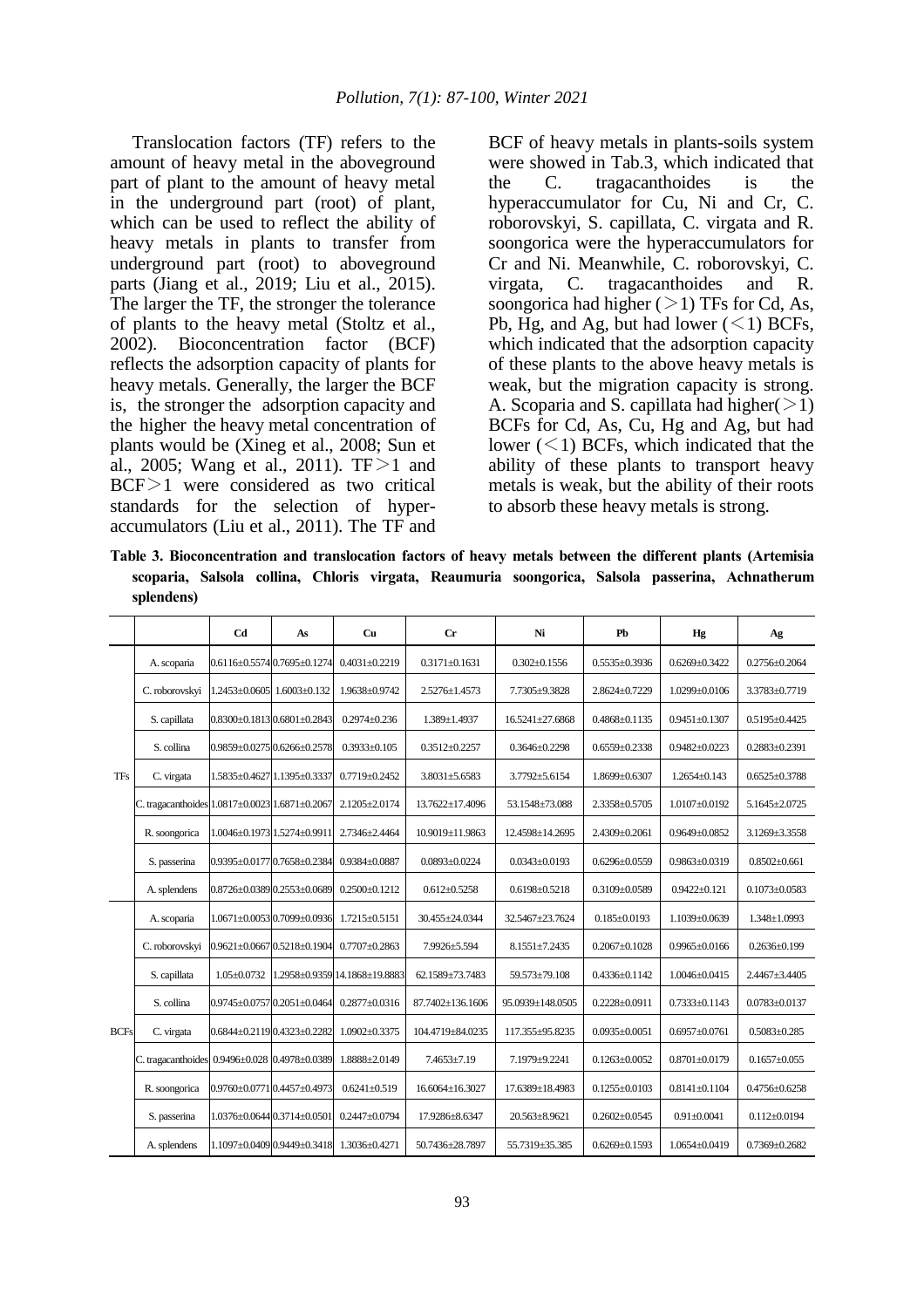In addition, it can be found that TF and BCF of Pb and Ag adsorbed by S. collina, S. passerina and A. splendens are all less than 1. It can be seen that although these plants have certain tolerance to heavy metals, they will not absorb and accumulate heavy metal ions in large quantities. Therefore, they belong to low accumulation plants. Using low accumulation plants for ecological reconstruction in areas with heavy metal exceeding the standard can reduce the probability of heavy metals entering the food chain, but can not effectively adsorb them Heavy metals in soil.

Principal component analysis of normalized data was used to explain the correlation of heavy metal concentration in plants. This multivariate test has been used in several studies to determine the sources of metals in ecosystems (Faisal et al.,

2014; Li et al., 2009; Varol, 2011). Two components with eigenvalue > 1 are extracted and 73.875% of the total variance of the data is obtained. The first principal component (pc1), representing 56.221% of the total variables was dominated by negative loadings for Cd, As, Cu, Hg and Ag , suggesting a close association of these metals indicating a common and strong anthropogenic source (Fig.3), this is consistent with previous studies (Tayebi and Sobhanardakani, 2020), which also believes that some harmful heavy metals come from industrial and mining activities.

The second principal component (PC2), represented by 17.654% of the total variance was characterised by loadings for Cr and Ni, which indicate that the concentrations of these metals observed from multiple sources (Fig.3).



**Fig. 3. Principal Components Analysis of heavy metals in soil**

Note:

PC1=0.783Cd+0.894As+0.8774Cu+0.188 Cr+0.181Ni+0.222Pb+0.693Hg+0.915Ag PC2=0.241Cd+0.343As+0.029Cu+0.97 4Cr+0.977Ni+0.009Pb+0.379Hg+0.277Ag

Selected medicinal plants, including Artemisia scoparia, Salsola collina, Chloris virgata, Reaumuria soongorica, Salsola passerina and Achnatherum splendens, to

evaluate the human health risks caused by heavy metal adsorption and analyze its medicinal value. Hazard index (HI) and contribution rate of heavy metals in different parts of plants to adults and children were showed in Table 4. HI in roots of S. collina, C. virgata and A. splendens to adults is more than 1, which means that eating the roots of these three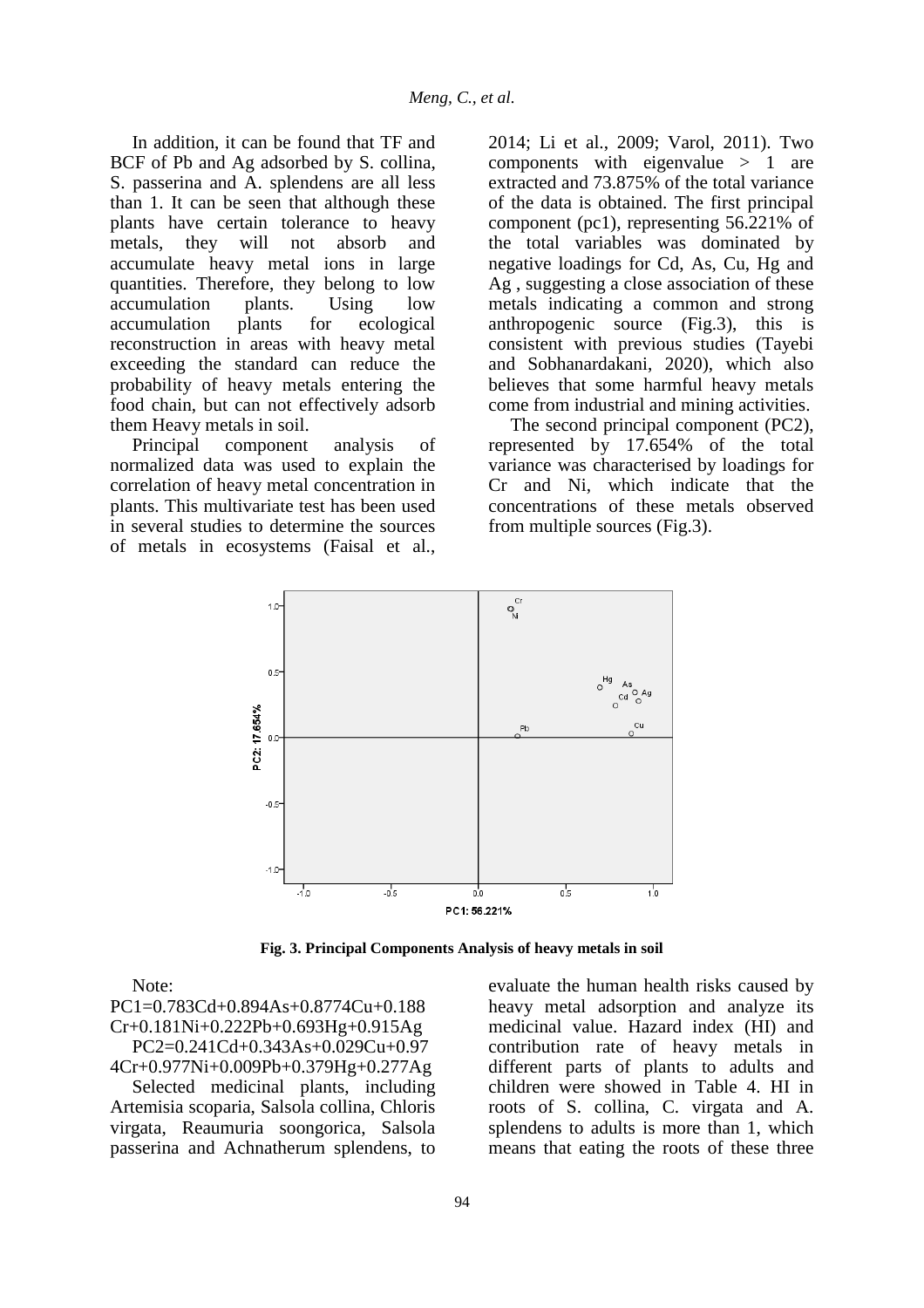plants has a potential non-cancer effects for more than half of adults (Figure 4). At the same time, eating the roots and stems of all plants will cause non carcinogenic health risks for over 86.23% of children (Figure 5). In addition, it can also be found that the non-carcinogenic health risks in the non-carcinogenic health children is significantly higher than that in

adults with the risk values of these<br>eight heavy metals all one order of eight heavy metals all one order of magnitude higher than those of adults, this is consistent with previous studies (Shao et al., 2018). Ag, Cr and As contribute the best to HI, and the cumulative contribution rate of the three elements can reach 85.59% to 96.39%.

**Table 4. Hazard index (HI) and contribution rate of heavy metals in different parts (root and aerial part) of six plants (Artemisia scoparia, Salsola collina, Chloris virgata, Reaumuria soongorica, Salsola passerina, Achnatherum splendens) to adults and children**

|          |               |             |                | Contribution rate of each element (%) |       |      |       |      |      |      |       |
|----------|---------------|-------------|----------------|---------------------------------------|-------|------|-------|------|------|------|-------|
|          |               |             | H <sub>I</sub> | C <sub>d</sub>                        | As    | Cu   | Cr    | Ni   | Pb   | Hg   | Ag    |
|          |               | Root        | 0.85           | 0.65                                  | 10.59 | 0.29 | 41.46 | 5.95 | 0.32 | 3.1  | 37.64 |
|          | A. scoparia   | Aerial part | 0.26           | 1.29                                  | 26.25 | 0.4  | 26.71 | 3.77 | 0.61 | 6.46 | 34.5  |
|          |               | Root        | 1.37           | 0.4                                   | 10.04 | 0.25 | 44.44 | 6.22 | 0.28 | 1.89 | 36.48 |
|          | S. collina    | Aerial part | 0.32           | 1.67                                  | 25.07 | 0.43 | 26.43 | 3.96 | 0.73 | 7.64 | 34.09 |
|          |               | Root        | 1.58           | 0.23                                  | 6.35  | 0.23 | 41.2  | 5.78 | 0.15 | 1.27 | 44.79 |
| Adult    | C. virgata    | Aerial part | 0.77           | 0.7                                   | 10.83 | 0.24 | 54.21 | 7.65 | 0.46 | 3.2  | 22.71 |
|          |               | Root        | 0.63           | 0.87                                  | 18.17 | 0.53 | 17    | 2.32 | 0.36 | 3.94 | 56.82 |
|          | R. soongorica | Aerial part | 0.63           | 0.92                                  | 19.21 | 0.7  | 9.28  | 1.3  | 0.63 | 3.83 | 64.12 |
|          |               | Root        | 0.61           | 0.95                                  | 24.9  | 0.81 | 24.4  | 3.39 | 0.74 | 4.04 | 40.77 |
|          | S. passerina  | Aerial part | 0.32           | 1.62                                  | 30.89 | 1.27 | 7.75  | 0.79 | 0.67 | 7.51 | 49.51 |
|          | A. splendens  | Root        | 3.88           | 0.15                                  | 10.54 | 0.23 | 16.36 | 2.25 | 0.26 | 0.71 | 69.49 |
|          |               | Aerial part | 0.37           | 1.36                                  | 22.07 | 0.31 | 34.42 | 4.91 | 0.68 | 6.8  | 29.46 |
|          |               | Root        | 40.1           | 0.65                                  | 10.59 | 0.29 | 41.46 | 5.95 | 0.32 | 3.1  | 37.64 |
|          | A. scoparia   | Aerial part | 12.44          | 1.29                                  | 26.25 | 0.4  | 26.71 | 3.77 | 0.61 | 6.46 | 34.5  |
|          | S. collina    | Root        | 64.49          | 0.4                                   | 10.04 | 0.25 | 44.44 | 6.22 | 0.28 | 1.89 | 36.48 |
|          |               | Aerial part | 15.08          | 1.67                                  | 25.07 | 0.43 | 26.43 | 3.96 | 0.73 | 7.64 | 34.09 |
|          |               | Root        | 74.8           | 0.23                                  | 6.35  | 0.23 | 41.2  | 5.78 | 0.15 | 1.27 | 44.79 |
| Children | C. virgata    | Aerial part | 36.31          | 0.7                                   | 10.83 | 0.24 | 54.21 | 7.65 | 0.46 | 3.2  | 22.71 |
|          |               | Root        | 29.77          | 0.87                                  | 18.17 | 0.53 | 17    | 2.32 | 0.36 | 3.94 | 56.82 |
|          | R. soongorica | Aerial part | 29.71          | 0.92                                  | 19.21 | 0.7  | 9.28  | 1.3  | 0.63 | 3.83 | 64.12 |
|          |               | Root        | 28.65          | 0.95                                  | 24.9  | 0.81 | 24.4  | 3.39 | 0.74 | 4.04 | 40.77 |
|          | S. passerina  | Aerial part | 15.12          | 1.62                                  | 30.89 | 1.27 | 7.75  | 0.79 | 0.67 | 7.51 | 49.51 |
|          |               | Root        | 183.01         | 0.15                                  | 10.54 | 0.23 | 16.36 | 2.25 | 0.26 | 0.71 | 69.49 |
|          | A. splendens  | Aerial part | 17.49          | 1.36                                  | 22.07 | 0.31 | 34.42 | 4.91 | 0.68 | 6.8  | 29.46 |

It can be seen that although C. virgata and R. soongorica can be used for ecological reconstruction of copper silver tailings in Northwest China, but its high heavy metal adsorption limits its medicinal value.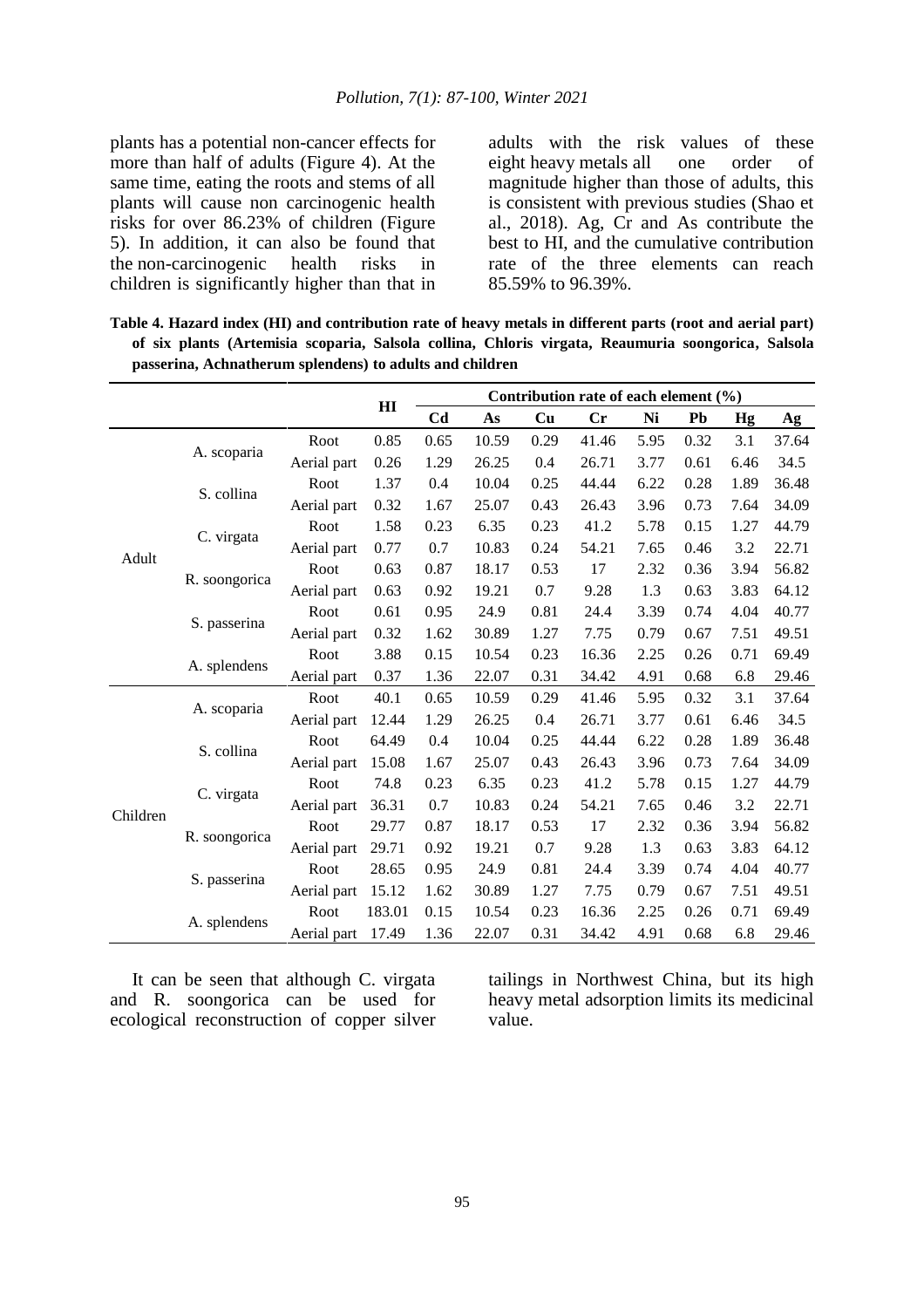*Meng, C., et al.*



**Fig. 4. Non-carcinogenic risk of different parts (root and aerial part) of six plants (***Artemisia scoparia***,** *Salsola collina***,** *Chloris virgata***,** *Reaumuria soongorica, Salsola passerina***,** *Achnatherum splendens***) to adults**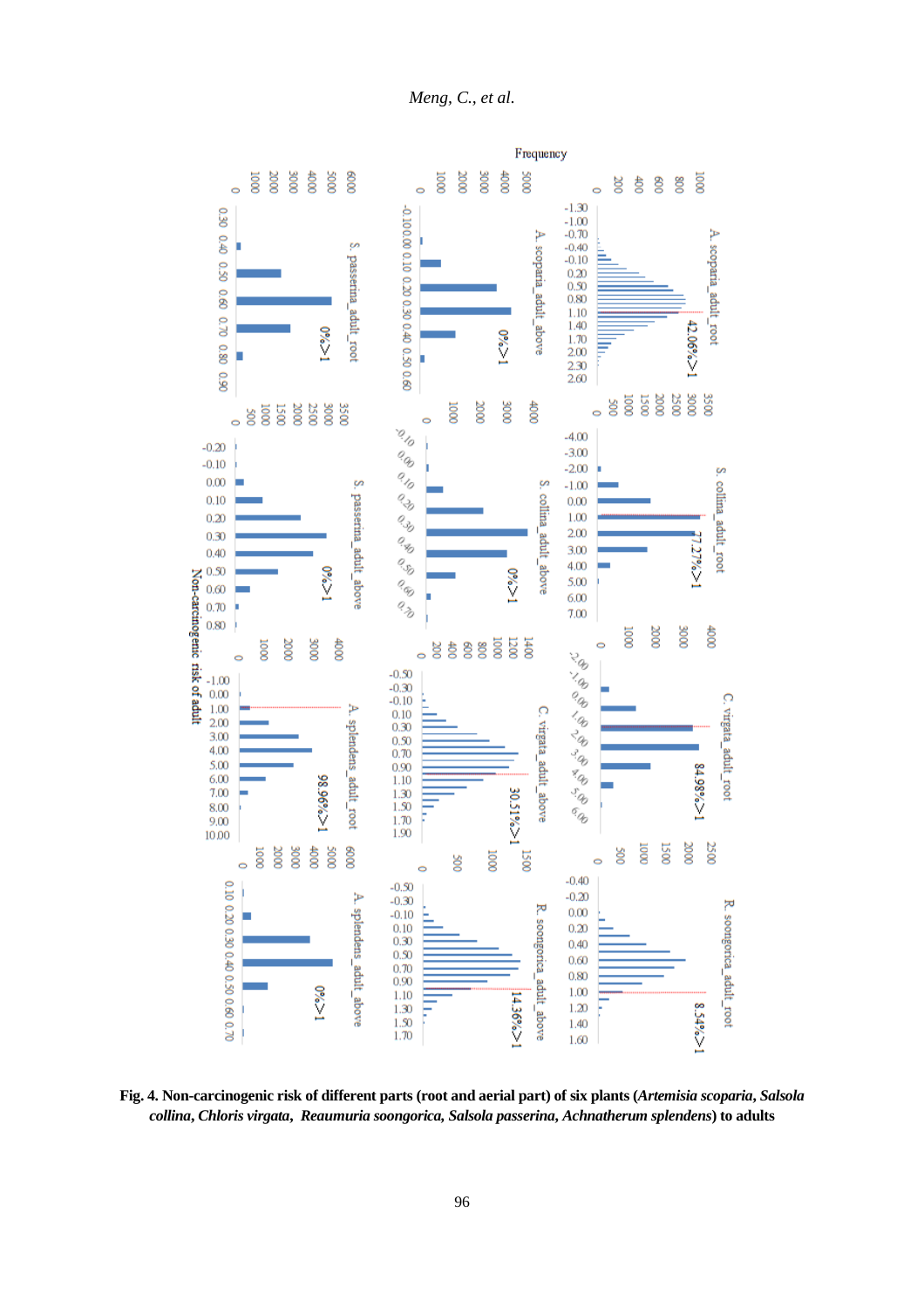

**Fig. 5. Non-carcinogenic risk of different parts (root and aerial part) of six plants (***Artemisia scoparia***,** *Salsola collina***,** *Chloris virgata***,** *Reaumuria soongorica, Salsola passerina***,** *Achnatherum splendens***) to children**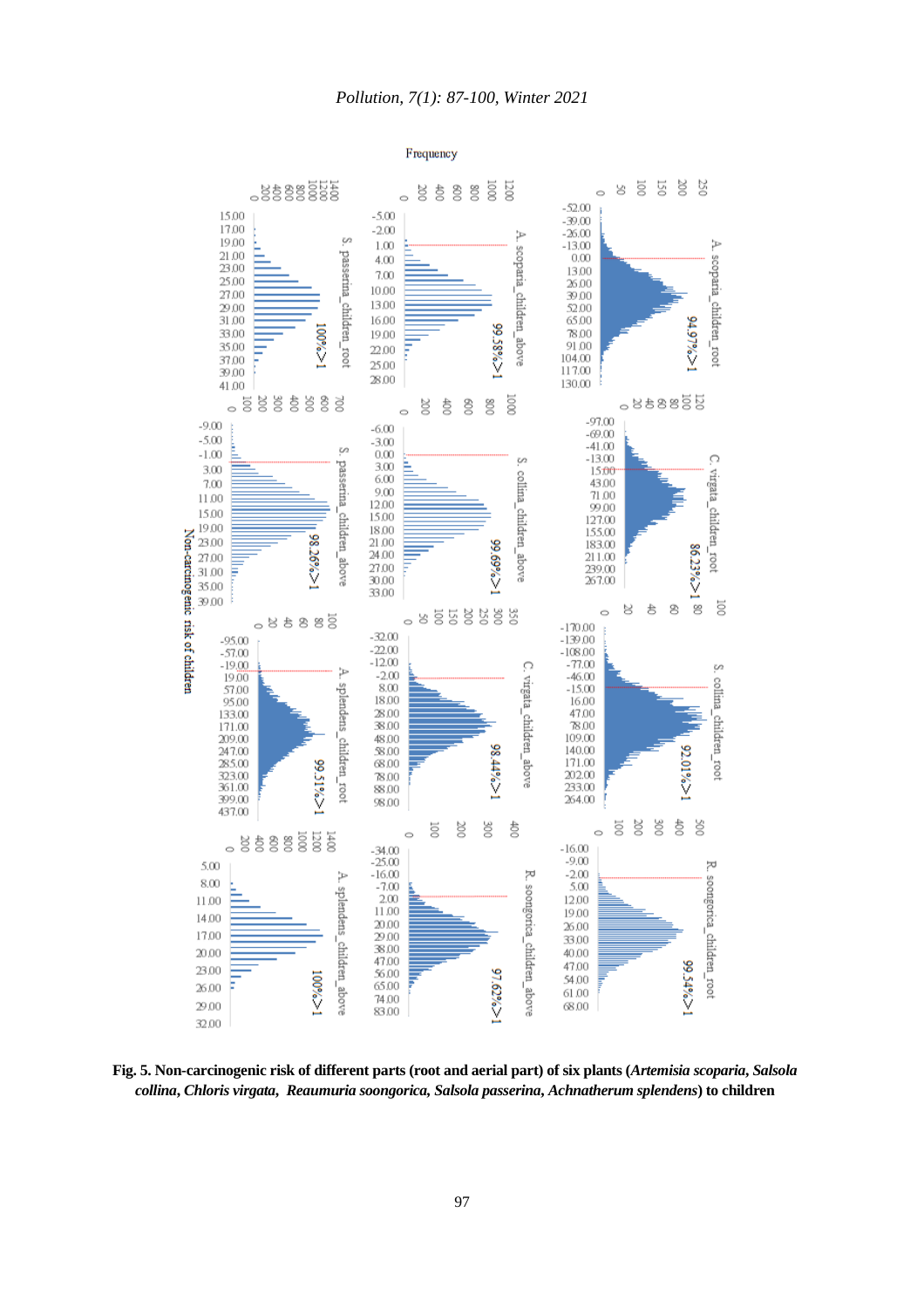### **CONCLUSIONS**

In summary, the results of this study indicates heavy metals in soil such as Cd, As, Cu, Hg and Ag are all from the openair accumulation of tailings slag. A variety of plants can survive in the copper silver tailings pond with drought and high salinity, and have certain adsorption capacity for different heavy metals. Among them, C. tragacanthoides is the hyperaccumulator for Cu, Ni and Cr, C. roborovskyi, S. capillata, C. virgata and R. soongorica were the hyperaccumulators for Cr and Ni. C. tragacanthoides, C. roborovskyi, S. capillata, C. virgata and R. soongorica can be considered as heavy metal remediation plants in arid and high saline areas to improve the treatment of tail slag to reduce environmental pollution, but these restoration plants do not have medicinal value and can not bring economic benefits, because their high adsorption of heavy metals will bring health risks to the human body, especially for children.

#### **GRANT SUPPORT DETAILS**

The present research has been financially supported by National Key Research and Development Project of China (2018YFC1802906).

#### **CONFLICT OF INTEREST**

The authors declare that there is not any conflict of interests regarding the publication of this manuscript. In addition, the ethical issues, including plagiarism, informed consent, misconduct, data fabrication and/ or falsification, double publication and/or submission, and redundancy has been completely observed by the authors.

#### **LIFE SCIENCE REPORTING**

No life science threat was practiced in this research.

#### **REFERENCES**

Afton, S. E., Catron, B. and Caruso, J. A. (2009). Elucidating the selenium and arsenic metabolic pathways following exposure to the nonhyperaccumulating Chlorophytum comosum, spider plant. Journal of experimental botany, 60(4); 1289-1297.

Al-Saleh, I., Abduljabbar, M. (2017). Heavy metals (lead, cadmium, methylmercury, arsenic) in commonly imported rice grains (Oryza sativa) sold in Saudi Arabia and their potential health risk. Int. J. Hyg Environ. Health 220 (7); 1168–1178.

Anik, B., Susan, J., Jason, C., Allison, J., David, M. and Jacqueline M. (2020). Mechanisms of Artemisia scoparia's Anti-Inflammatory Activity in Cultured Adipocytes, Macrophages, and Pancreatic β-Cells. OBESITY BIOLOGY AND INTEGRATED PHYSIOLOGY, 28; 1726-1735.

Binkowitz, B.S., Wartenberg, D. (2001). Disparity in quantitative risk assessment: a review of input distributions. Risk Anal.: Int. J. 21 (1); 75–90.

Can, M.F., Ylmaz, A.B., Yanar, A. and Kılıç, E. (2020). Assessment of Accumulation and Potential Health Risk of Cr, Mn, Fe, Cu, and Zn in Fish from North-Eastern Mediterranean Sea. Pollution, 6(3); 597-610.

Eghbal, N., Nasrabadi, T., Karbassi, A. R. and Taghavi, L. (2019). Evaluating the potential of plants (leaves) in removal of toxic metals from urban soils (case study of a district in Tehran city). Pollution, 5(2); 387-394.

Faisal, B., Majumder, R.K., Uddin, M.J., Abdul, M. (2014). Studies on heavy metals in industrial effluent, river and groundwater of Savar industrial area, Bangladesh by principal component analysis. Int. J. Geomatics Geosci. 5; 182–191.

Gan, Y., Huang, X., Li, S., Liu, N., Li, Y. C., Freidenreich, A. and Dai, J. (2019). Source quantification and potential risk of mercury, cadmium, arsenic, lead, and chromium in farmland soils of Yellow River Delta. Journal of cleaner production, 221; 98-107.

Hu, B., Jia, X., Hu, J., Xu, D., Xia, F. and Li, Y. (2017). Assessment of heavy metal pollution and health risks in the soil-plant-human system in the Yangtze River Delta, China. International journal of environmental research and public health, 14(9); 1042.

Jiang, Y., Jiang, S., Li, Z., Yan, X., Qin, Z., Huang, R. (2019). Field scale remediation of Cd and Pb contaminated paddy soil using three mulberry (Morus alba L.) cultivars. Ecol. Eng. 129; 38e44.

Jin, Y., Yu, S., Teng, C., Song, T., Dong, L., Liang, J. and Qu, J. (2017). Biosorption characteristic of Alcaligenes sp. BAPb. 1 for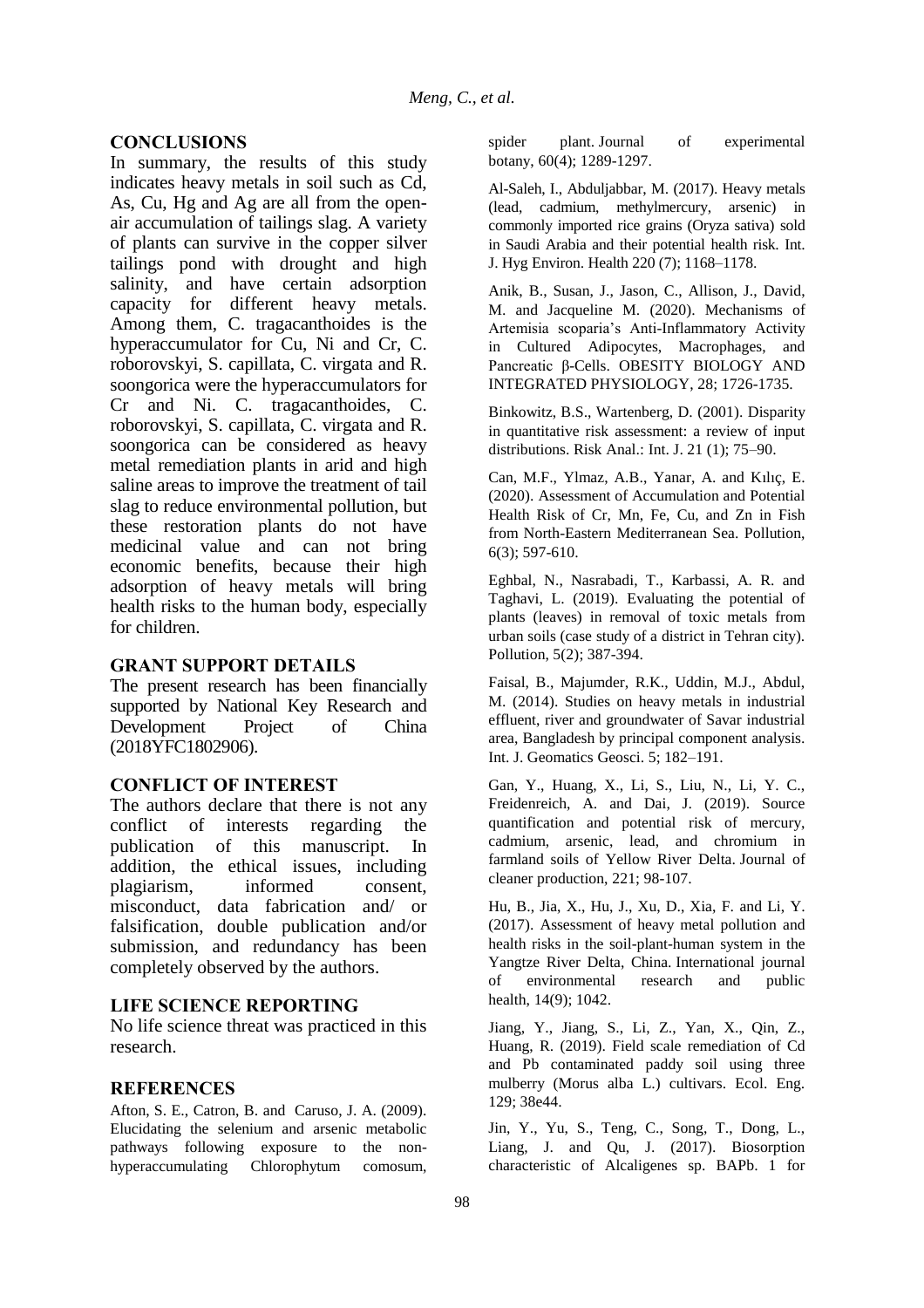removal of lead (II) from aqueous solution. 3 Biotech, 7(2); 123.

Kabir, M.M., Fakhruddin, A.N.M., Chowdhury, M.A.Z., Fardous, Z. and Islam, R. (2017). Characterization of tannery effluents of Hazaribagh area, Dhaka, Bangladesh. Pollution, 3(3); 395-406.

Kavcar, P., Sofuoglu, A. and Sofuoglu, S.C. (2009). A health risk assessment for exposure to trace metals via drinking water ingestion pathway. Int. J. Hyg Environ. Health 212 (2); 216–227.

Lampis, S., Santi, C., Ciurli, A., Andreolli, M. and Vallini, G. (2015). Promotion of arsenic phytoextraction efficiency in the fern Pteris vittata by the inoculation of As-resistant bacteria: a soil bioremediation perspective. Frontiers in plant science, 6; 80.

Li, Y., Xu, L. and Li, S. (2009). Water quality analysis of the Songhua River Basin using multivariate techniques. J. Water Resour. Prot. 1 (2); 110.

Liang, Y., Yi, X., Dang, Z., Wang, Q., Luo, H. and Tang, J. (2017). Heavy metal contamination and health risk assessment in the vicinity of a tailing pond in Guangdong, China. International journal of environmental research and public health, 14(12); 1557.

Liu, W., Liang, L., Zhang, X. and Zhou, Q. (2015). Cultivar variations in cadmium and lead accumulation and distribution among 30 wheat (Triticum aestivum L.) cultivars. Environ. Sci. Pollut. Control Ser. 22; 8432e8441.

Liu, W., Zhou, Q., Zhang, Z., Hua, T. and Cai, Z. (2011). Evaluation of cadmium phytoremediation potential in Chinese cabbage cultivars. J. Agric. Food Chem. 59; 8324-8330.

National Research, C. (1983). Risk Assessment in the Federal Government: Managing the Process. National Academies Press, US.

Papadakis, E.N., Vryzas, Z., Kotopoulou, A., Kintzikoglou, K., Makris, K.C. and Papadopoulou-Mourkidou, E. (2015). A pesticide monitoring survey in rivers and lakes of northern Greece and its human and ecotoxicological risk assessment. Ecotoxicol. Environ. Saf. 116; 1–9.

Płociniczak, T., Chodór, M., Pacwa-Płociniczak, M. and Piotrowska-Seget, Z. (2019). Metaltolerant endophytic bacteria associated with Silene vulgaris support the Cd and Zn phytoextraction in non-host plants. Chemosphere, 219; 250-260.

Rafati, M., Khorasani, N., Moattar, F., Shirvany, A., Moraghebi, F. and Hosseinzadeh, S. (2011). Phytoremediation potential of Populus alba and Morus alba for cadmium, chromuim and nickel absorption from polluted soil. International Journal of Environmental Research, 5(4); 961- 970.

Salam, M. M. A., Kaipiainen, E., Mohsin, M., Villa, A., Kuittinen, S., Pulkkinen, P. and Pappinen, A. (2016). Effects of contaminated soil on the growth performance of young Salix (Salix schwerinii EL Wolf) and the potential for phytoremediation of heavy metals. Journal of environmental management, 183; 467-477.

Shao, T., Pan, L., Chen, Z., Wang, R., Li, W., Qin, Q. and He, Y. (2018). Content of heavy metal in the dust of leisure squares and its health risk assessment—A case study of Yanta District in Xi'an. International journal of environmental research and public health, 15(3); 394.

Singh, S., Parihar, P., Singh, R., Singh, V. P. and Prasad, S. M. (2016). Heavy metal tolerance in plants: role of transcriptomics, proteomics, metabolomics, and ionomics. Frontiers in plant science, 6; 1143.

Song, B., Zeng, G., Gong, J., Liang, J., Xu, P., Liu, Z. and Ye, S. (2017). Evaluation methods for assessing effectiveness of in situ remediation of soil and sediment contaminated with organic pollutants and heavy metals. Environment international, 105; 43-55.

Stoltz, E. and Greger, M. (2002). Accumulation properties of As, Cd, Cu, Pb and Zn by four wetland plant species growing on submerged mine tailings. Environmental and experimental botany, 47(3); 271-280.

Sultana, R., Islam, S. M. N., Zaman, M. W. and Uddin, N. (2020). Phytotoxicity of Lead and Chromium on Germination, Seedling Establishment and Metal Uptake by Kenaf and Mesta. Pollution, 6(2); 439-450.

Sun, Q., Wang, X. R. and Ding, S. M. (2005). Rhizosphere effects in metal absorption by hyperaccumulators and its research advances. Chinese Journal of Ecology, 24(1); 30-36.

Tauqeer, H. M., Ali, S., Rizwan, M., Ali, Q., Saeed, R., Iftikhar, U. and Abbasi, G. H. (2016). Phytoremediation of heavy metals by Alternanthera bettzickiana: growth and physiological response. Ecotoxicology and environmental safety, 126; 138-146.